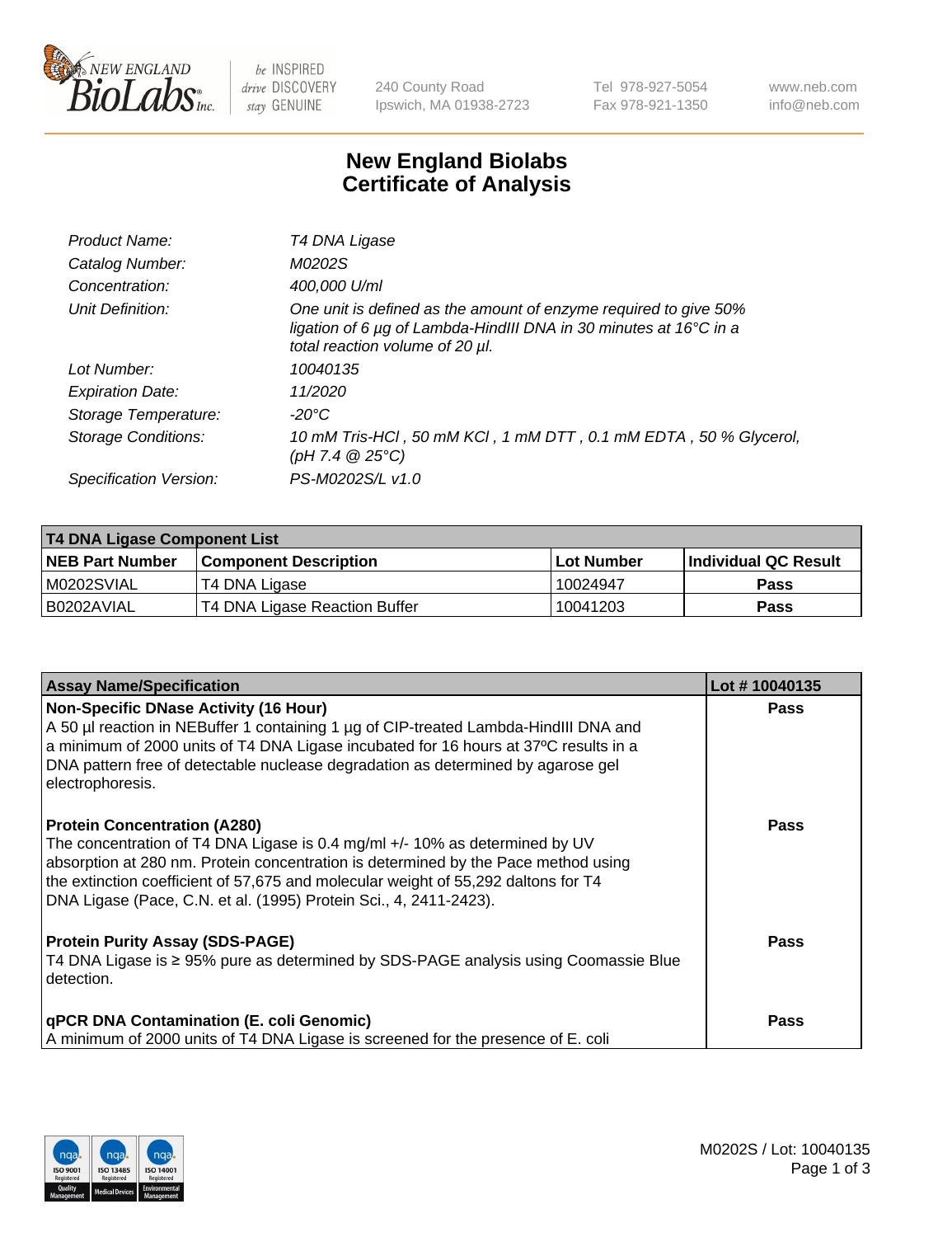

be INSPIRED drive DISCOVERY stay GENUINE

240 County Road Ipswich, MA 01938-2723 Tel 978-927-5054 Fax 978-921-1350 www.neb.com info@neb.com

| <b>Assay Name/Specification</b>                                                                                                                                                                                                                                                                                                                                      | Lot #10040135 |
|----------------------------------------------------------------------------------------------------------------------------------------------------------------------------------------------------------------------------------------------------------------------------------------------------------------------------------------------------------------------|---------------|
| genomic DNA using SYBR® Green qPCR with primers specific for the E. coli 16S rRNA<br>locus. Results are quantified using a standard curve generated from purified E. coli<br>genomic DNA. The measured level of E. coli genomic DNA contamination is ≤ 1 E. coli<br>genome.                                                                                          |               |
| <b>RNase Activity (Extended Digestion)</b><br>A 10 µl reaction in NEBuffer 4 containing 40 ng of a 300 base single-stranded RNA<br>and a minimum of 1 µl of T4 DNA Ligase is incubated at 37°C. After incubation for 16<br>hours, >90% of the substrate RNA remains intact as determined by gel electrophoresis<br>using fluorescent detection.                      | <b>Pass</b>   |
| <b>Single Stranded DNase Activity (FAM-Labeled Oligo)</b><br>A 50 µl reaction in CutSmart® Buffer containing a 20 nM solution of a fluorescent<br>internal labeled oligonucleotide and a minimum of 10,000 units of T4 DNA Ligase<br>incubated for 16 hours at 37°C yields <5% degradation as determined by capillary<br>electrophoresis.                            | <b>Pass</b>   |
| <b>DNase Activity (Labeled Oligo, 3' extension)</b><br>A 50 µl reaction in CutSmart® Buffer containing a 20 nM solution of a fluorescent<br>labeled double-stranded oligonucleotide containing a 3' extension and a minimum of<br>10,000 units of T4 DNA Ligase incubated for 16 hours at 37°C yields <5% degradation<br>as determined by capillary electrophoresis. | <b>Pass</b>   |
| <b>DNase Activity (Labeled Oligo, 5' extension)</b><br>A 50 µl reaction in CutSmart® Buffer containing a 20 nM solution of a fluorescent<br>labeled double-stranded oligonucleotide containing a 5' extension and a minimum of<br>10,000 units of T4 DNA Ligase incubated for 16 hours at 37°C yields <5% degradation<br>as determined by capillary electrophoresis. | <b>Pass</b>   |
| Double Stranded DNase Activity (Labeled Oligo)<br>A 50 µl reaction in CutSmart® Buffer containing a 20 nM solution of a fluorescent<br>labeled double-stranded oligonucleotide containing a blunt end and a minimum of<br>10,000 units of T4 DNA Ligase incubated for 16 hours at 37°C yields <5% degradation<br>as determined by capillary electrophoresis.         | Pass          |
| <b>Endonuclease Activity (Nicking)</b><br>A 50 µl reaction in NEBuffer 1 containing 1 µg of supercoiled PhiX174 DNA and a<br>minimum of 2000 units of T4 DNA Ligase incubated for 4 hours at 37°C results in <10%<br>conversion to the nicked form as determined by agarose gel electrophoresis.                                                                     | <b>Pass</b>   |
| <b>Exonuclease Activity (Radioactivity Release)</b><br>A 50 µl reaction in NEBuffer 1 containing 1 µg of a mixture of single and<br>double-stranded [3H] E. coli DNA and a minimum of 2000 units of T4 DNA Ligase                                                                                                                                                    | <b>Pass</b>   |